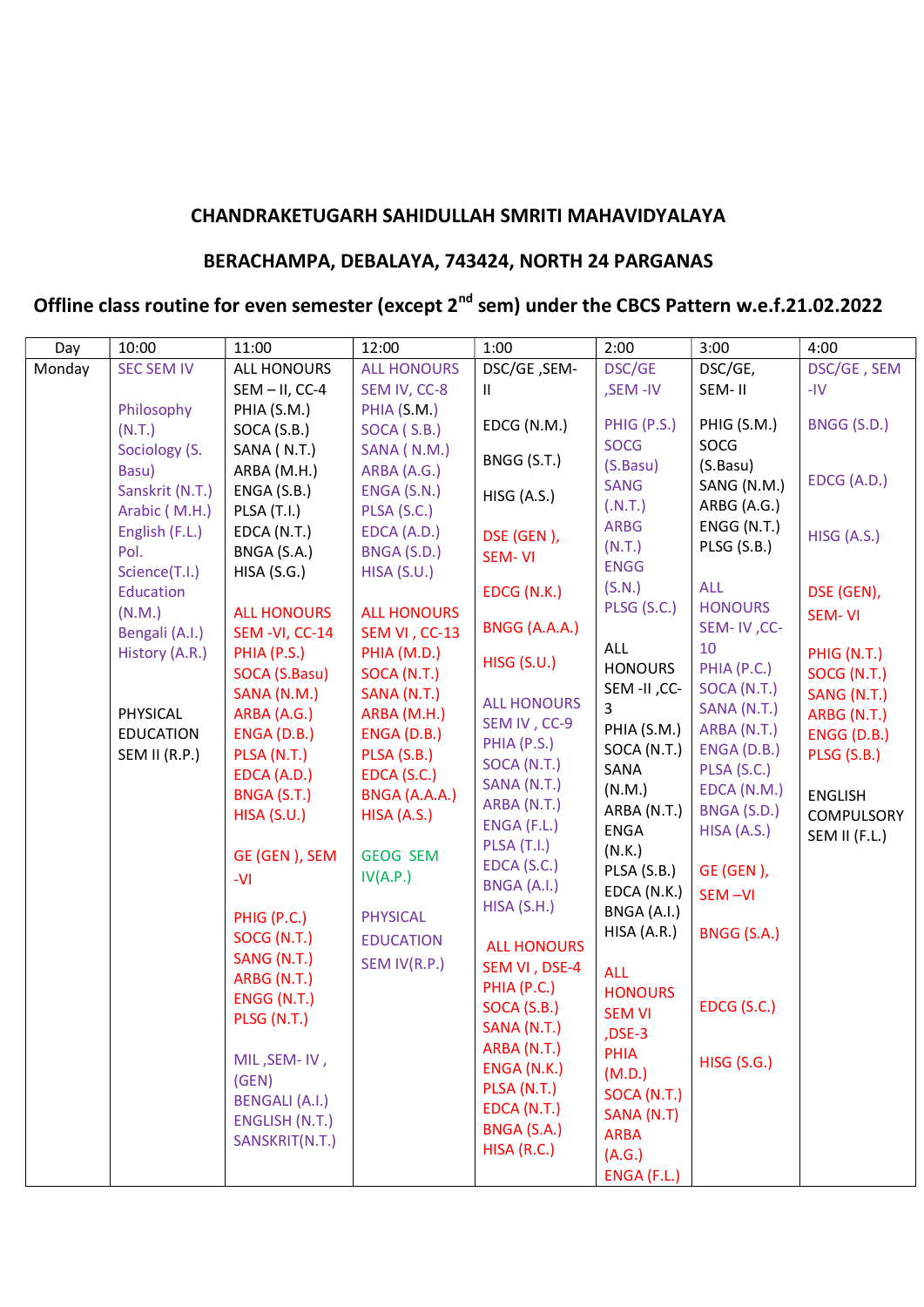|  | <b>GEOG SEM II</b><br>(A.P.) | PLSA (N.T.)<br>EDCA(N.T.)<br>BNGA (S.T.)<br>HISA(R.C.) |  |
|--|------------------------------|--------------------------------------------------------|--|
|  |                              | <b>GEOG SEM</b><br>IV(A.P.)                            |  |

| Day     | 10:00            | 11:00                             | 12:00              | 1:00                       | 2:00                  | 3:00                        | 4:00                              |
|---------|------------------|-----------------------------------|--------------------|----------------------------|-----------------------|-----------------------------|-----------------------------------|
| Tuesday | MIL, SEM-        | <b>ALL HONOURS</b>                | DSC/GE, SEM -      | <b>ALL HONOURS</b>         | DSC/GE,               | DSC/GE, SEM                 | DSC/GE, SEM-                      |
|         | IV, $(GEN)$      | SEM-IV, CC-10                     | IV                 | SEM-II, CC-3               | SEM-II                | IV                          | Ш                                 |
|         | <b>BENGALI</b>   |                                   |                    | PHIA (P.C.)                |                       |                             |                                   |
|         | (A.I.)           | PHIA (P.C.)                       | BNGG (S.A.)        | SOCA (S.Basu)              | PHIG                  | ENGG (N.T.)                 | BNGG (A.I.)                       |
|         | <b>ENGLISH</b>   | SOCA (N.K.)                       |                    | SANA (N.M.)                | (N.T.)                | SANG (N.M.)                 |                                   |
|         | (N.T.)           | SANA (N.T.)                       | EDCG (S.C.)        | ARBA (M.H.)                | SOCG                  | ARBG (N.T.)                 | EDCG (N.K.)                       |
|         | <b>SANSKRIT</b>  | ARBA (N.T.)                       |                    | ENGA (F.L.)                | (N.K.)                | PHIG (S.M.)                 |                                   |
|         | (N.T.)           | ENGA (S.N.)                       |                    | PLSA (S.C.)                | SANG                  | SOCG (S.                    |                                   |
|         |                  | PLSA (B.S.)                       | <b>HISG (S.G.)</b> | EDCA (N.K.)                | (A.B.)<br>ARBG        | Basu)<br><b>PLSG (T.I.)</b> | HISG (A.R.)                       |
|         | PHYSICAL         | EDCA (N.M.)                       |                    | BNGA (T.B.)                |                       |                             |                                   |
|         | <b>EDUCATION</b> | <b>BNGA (S.Dey)</b>               | DSE, (GEN),        | HISA (A.R.)                | (N.T.)<br><b>ENGG</b> | <b>ENGLISH</b>              | <b>ALL HONOURS</b>                |
|         | SEM II(R.P.)     | HISA (A.S.)                       | <b>SEM-VI</b>      |                            | (D.B.)                |                             | SEM-IV, CC-9                      |
|         |                  |                                   |                    |                            | PLSG                  | <b>COMPULSORY</b>           | PHIA (M.D.)                       |
|         |                  | <b>ALL HONOURS</b>                | PHIG (P.S.)        | <b>ALL HONOURS</b>         | (B.S.)                | SEM- II (D.B.)              | SOCA (S. Basu)                    |
|         |                  | SEM-VI, DSE-3                     | SOCG (S. Basu)     | SEM-IV, CC-8               |                       |                             | SANA (N.T.)                       |
|         |                  | PHIA (P.S.)                       | SANG (N.T.)        | PHIA (P.S.)                |                       | <b>ALL</b>                  | ARBA (A.G.)                       |
|         |                  | SOCA (S.B.)                       | ARBG (M.H.)        | SOCA (N.T.)                | DSE, (GEN             | <b>HONOURS</b>              | ENGA (S.N.)                       |
|         |                  | SANA (A.B.)                       | ENGG (F.L.)        | SANA (A.B.)                | ), SEM -VI            | SEM- II, CC-4 (             | PLSA (S.B.)                       |
|         |                  | ARBA (M.H.)                       | PLSG (B.S.)        | ARBA (N.T.)                |                       | PHIA (P.C.)                 | EDCA (N.T.)                       |
|         |                  | ENGA (N.K.)                       |                    | ENGA (N.K.)                | <b>BNGG</b>           | SOCA (N.K.)<br>SANA (A.B.)  | BNGA (A.A.A.)                     |
|         |                  | <b>PLSA (T.I.)</b><br>EDCA (N.K.) | <b>GEOG SEM-</b>   | PLSA (N.T.)<br>EDCA (A.D.) | (T.B.)                | ARBA (N.T.)                 | HISA(S.H.)                        |
|         |                  | BNGA (A.A.A.)                     | II(A.P.)           | BNGA (S.A.)                |                       | ENGA (N.K.)                 |                                   |
|         |                  | HISA(R.C.)                        |                    | HISA(S.U.)                 |                       | PLSA (B.S.)                 | <b>ALL HONOURS</b>                |
|         |                  |                                   |                    |                            | <b>EDCG</b>           | EDCA (N.M.)                 | <b>SEM-VI, CC-13</b>              |
|         |                  | <b>GEOG SEM-IV</b>                |                    | <b>ALL HONOURS</b>         | (S.C.)                | BNGA (S.D.)                 | PHIA (S.M.)                       |
|         |                  | (A.P.)                            |                    | SEM-VI, DSE-4              |                       | HISA(S.G.)                  | SOCA (S.B.)                       |
|         |                  |                                   |                    | PHIA (M.D.)                |                       | <b>ALL</b>                  | SANA (N.M.)                       |
|         |                  | GE, (GEN),                        |                    | SOCA (N.T.)                | <b>HISG</b>           | <b>HONOURS</b>              | ARBA (N.T.)                       |
|         |                  | SEM-VI                            |                    | SANA (N.T.)                | (R.C.)                | SEM-VI, CC-                 | ENGA (S.B.)<br><b>PLSA (T.I.)</b> |
|         |                  |                                   |                    | ARBA (A.G.)                |                       | 14                          | EDCA (S.C.)                       |
|         |                  | PHIG (N.T.)                       |                    | ENGA (S.N.)                |                       | PHIA (M.D.)                 | BNGA (S.D.)                       |
|         |                  | SOCG (N.T.)                       |                    | PLSA (S.B.)                |                       | SOCA (N.T.)                 | HISA (A.S.)                       |
|         |                  | SANG (N.T.)                       |                    | EDCA (N.M.)                |                       | SANA (N.T.)                 |                                   |
|         |                  | ARBG (A.G.)                       |                    | BNGA (A.I.)                |                       | ARBA (A.G.)                 |                                   |
|         |                  | ENGG (N.T.)                       |                    | HISA (S.H.)                |                       | ENGA (S.N.)                 |                                   |
|         |                  | PLSG (S.C.)                       |                    |                            |                       | PLSA (S.B.)                 |                                   |
|         |                  |                                   |                    |                            |                       | EDCA (A.D.)                 |                                   |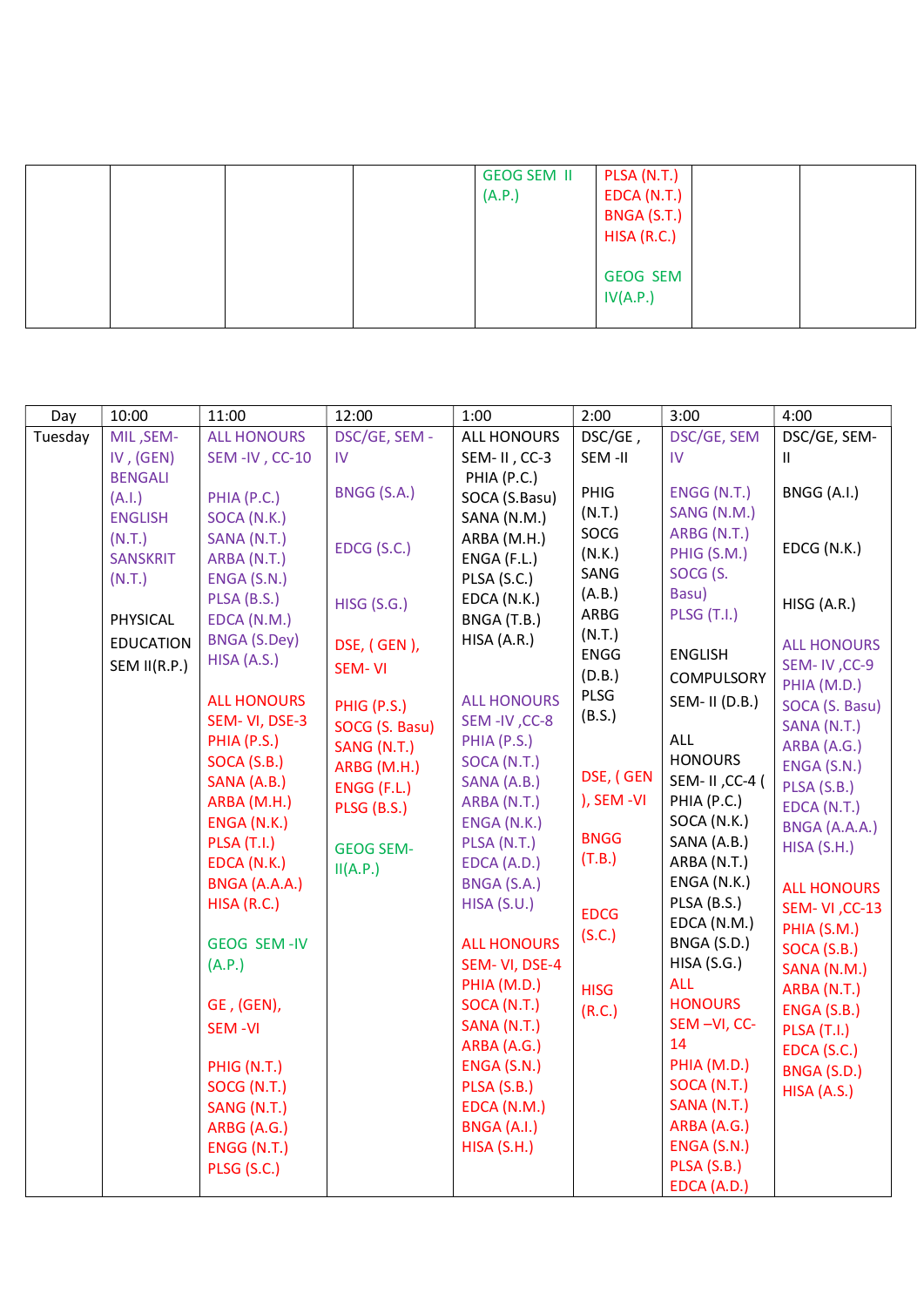|  |  |                                                        | BNGA (T.B.)<br>HISA (S.U.) |  |
|--|--|--------------------------------------------------------|----------------------------|--|
|  |  | <b>PHYSICAL</b><br><b>EDUCATION</b><br>$SEM$ -IV(R.P.) |                            |  |
|  |  | GE, (GEN),<br>SEM-VI                                   |                            |  |
|  |  | <b>BNGG (S.Dey)</b>                                    |                            |  |
|  |  | EDCG (N.T.)                                            |                            |  |
|  |  | <b>HISG (S.G.)</b>                                     |                            |  |
|  |  |                                                        |                            |  |
|  |  |                                                        |                            |  |

| Day       | 10:00             | 11:00          | 12:00       | 1:00                 | 2:00           | 3:00           | 4:00               |
|-----------|-------------------|----------------|-------------|----------------------|----------------|----------------|--------------------|
| Wednesday | MIL SEM-IV,       | <b>ALL</b>     | DSC/GE      | <b>ALL HONOURS</b>   | <b>ALL</b>     | DSC/GE, SEM-II | DSC/GE, SEM        |
|           | (GEN)             | <b>HONOURS</b> | ,SEM-II     | SEM-II, CC-3         | <b>HONOURS</b> |                | $-IV$              |
|           | <b>BENGALI</b>    | SEM-IV, CC9    |             | PHIA (P.S.)          | SEM -II, CC-4  | PHIG (N.T.)    |                    |
|           | (S.A.)            | PHIA (S.M.)    | <b>BNGG</b> | SOCA (S.B.)          | PHIA (P.S.)    | SOCG (N.T.)    | BNGG (S.A.)        |
|           | <b>ENGLISH</b>    | <b>SOCA</b>    | (A.A.A.)    | SANA (A.B.)          | SOCA (N.T.)    | SANG (N.M.)    | EDCG (N.T.)        |
|           | (N.T.)            | (S.Basu)       |             | ARBA (N.T.)          | SANA (N.M.)    | ARBG (N.T.)    | HISG (R.C.)        |
|           | <b>SANSKRIT</b>   | SANA (A.B.)    | EDCG (S.C.) | ENGA(S.B.)           | ARBA (A.G.)    | ENGG (D.B.)    |                    |
|           | (N.M.)            | ARBA (M.H.)    |             | PLSA (N.T.)          | ENGA (S.N.)    | PLSG (S.C.)    | <b>GE GEN, SEM</b> |
|           |                   | ENGA (S.B.)    |             | EDCA (N.K.)          | PLSA (S.B.)    |                | -VI                |
|           | <b>SEC SEM-VI</b> | PLSA (B.S.)    | HISG (A.R.) | BNGA (S. Dey)        | EDCA (A.D.)    | DSC/GE, SEM -  | BNGG (S.T.)        |
|           |                   | EDCA (S.C.)    |             | HISA (A.R.)          | BNGA (A.A.A.)  | <b>IV</b>      |                    |
|           | Philosophy        | <b>BNGA</b>    | DSE, (GEN   |                      | HISA(S.H.)     | PHIG (P.C.)    | EDCG (N.M.)        |
|           | (N.T)             | (A.A.A.)       | ), SEM-VI   |                      |                | SOCG (N.T.)    |                    |
|           | Sociology         | HISA(S.H.)     |             | <b>ALL HONOURS</b>   | <b>ALL</b>     | SANG (N.T.)    |                    |
|           | (N.K.)            |                | PHIG (N.T.) | <b>SEM-IV, CC-10</b> | <b>HONOURS</b> | ARBG (A.G.)    | <b>HISG (S.G.)</b> |
|           | Sanskrit          | <b>ALL</b>     | <b>SOCG</b> | PHIA (P.C.)          | SEM-IV, CC-8   | ENGG (S.B.)    |                    |
|           | (N.T.)            | <b>HONOURS</b> | (N.T.)      | SOCA (N.T.)          | PHIA (S.M.)    | PLSG (S.B.)    |                    |
|           | Arabic (N.T.)     | SEM-VI         | <b>SANG</b> | SANA (N.T.)          | SOCA (N.T.)    |                |                    |
|           | English (N.T.)    | $DSE-3$        | (N.T.)      | ARBA (A.G.)          | SANA (N.T.)    | DSE, (GEN),    |                    |
|           | Pol. Science      | PHIA (N.T.)    | <b>ARBG</b> | ENGA (F.L.)          | ARBA (N.T.)    | SEM-VI         |                    |
|           | (S.C.)            | SOCA (S.B.)    | (A.G.)      | PLSA (S.B.)          | ENGA (D.B.)    |                |                    |
|           | Education         | SANA (N.T.)    | ENGG (F.L.) | EDCA (N.M.)          | PLSA (N.T.)    | BNGG (T.B.)    |                    |
|           | (N.K.)            | ARBA (N.T.)    | PLSG (N.T.) | BNGA (S.A.)          | EDCA (N.T.)    |                |                    |
|           | History (R.C.)    | ENGA (N.K.)    |             | HISA (A.S.)          | BNGA (T.B.)    |                |                    |
|           |                   | PLSA (S.C.)    |             |                      | HISA(S.U.)     | EDCG (N.T.)    |                    |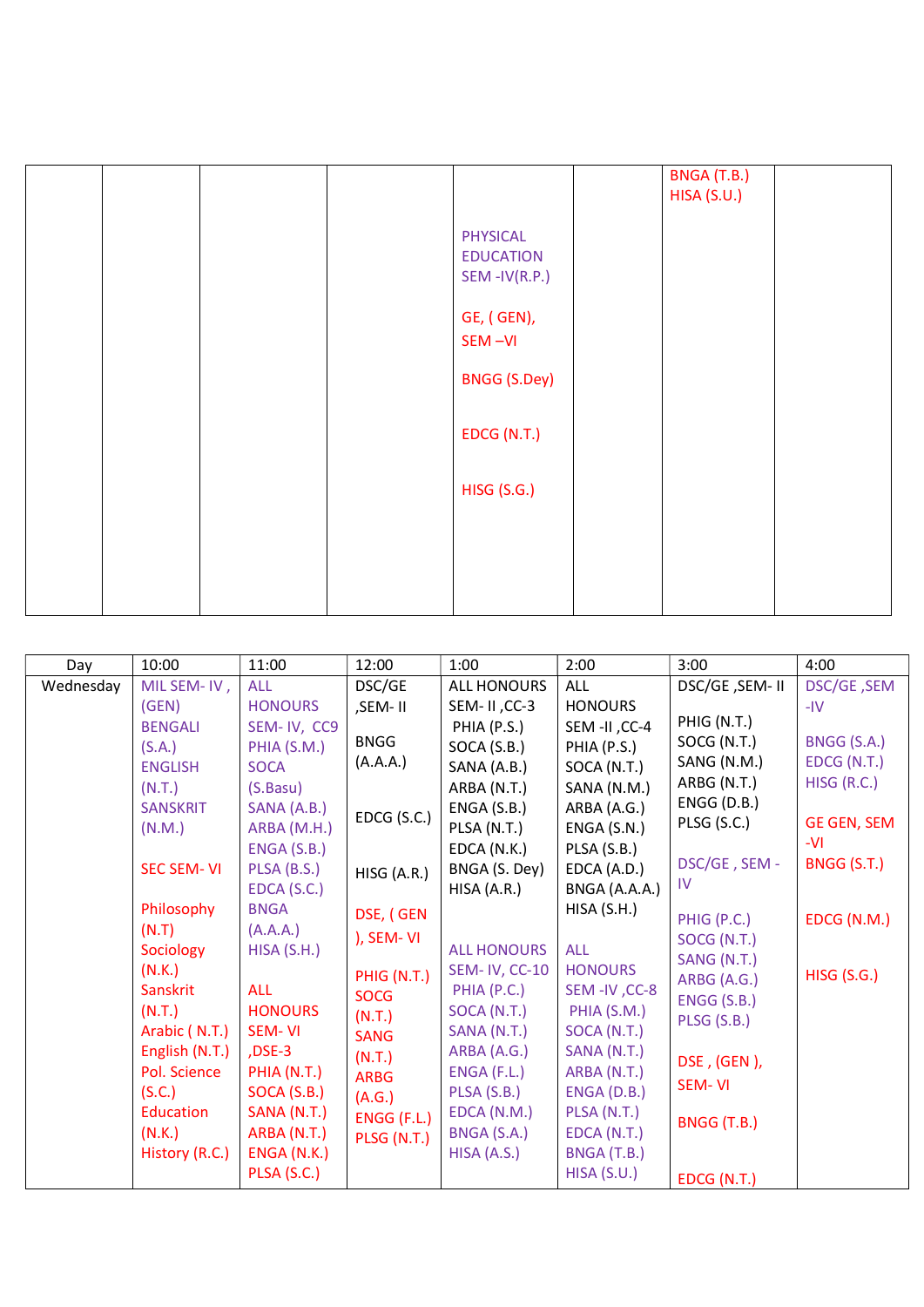|                  | EDCA (N.K.)      |                |                    |                     |             |  |
|------------------|------------------|----------------|--------------------|---------------------|-------------|--|
|                  | BNGA (S.T.)      | GEOG,          | <b>ALL HONOURS</b> | <b>ALL</b>          |             |  |
| PHYSICAL         | HISA(R.C.)       | SEM-           | SEM-VI, CC-14      | <b>HONOURS</b>      | HISG (R.C.) |  |
| <b>EDUCATION</b> |                  | IV(A.P.)       |                    | SEM-VI, CC-         |             |  |
| SEM II(A.H.)     |                  |                | PHIA (S.M.)        | 13                  |             |  |
|                  | <b>PHYSICAL</b>  | <b>ALL</b>     | SOCA (N.K.)        | PHIA (P.C.)         |             |  |
|                  | <b>EDUCATION</b> | <b>HONOURS</b> | SANA (N.T.)        | SOCA (N.T.)         |             |  |
|                  | SEM-             | <b>SEM-VI</b>  | ARBA (M.H.)        | SANA (N.T.)         |             |  |
|                  | IV(A.H.)         | ,DSE-4         | ENGA (S.N.)        | ARBA (N.T.)         |             |  |
|                  |                  | PHIA (P.S.)    | PLSA (B.S.)        | ENGA (N.K.)         |             |  |
|                  | GEOG, SEM -      | <b>SOCA</b>    | EDCA (A.D.)        | PLSA (S.C.)         |             |  |
|                  | II(A.P.)         | (S.Basu)       | BNGA (T.B.)        | EDCA (S.C.)         |             |  |
|                  |                  | <b>SANA</b>    | HISA(S.U.)         | <b>BNGA (S.Dey)</b> |             |  |
|                  |                  | (A.B.)         |                    | HISA (A.S.)         |             |  |
|                  |                  | <b>ARBA</b>    | GEOG, SEM -        |                     |             |  |
|                  |                  | (M.H.)         | II(A.P.)           | GE, (GEN),          |             |  |
|                  |                  | <b>ENGA</b>    |                    | <b>SEM-VI</b>       |             |  |
|                  |                  | (D.B.)         |                    | PHIG (N.T.)         |             |  |
|                  |                  | PLSA (S.B.)    |                    | SOCG (N.K.)         |             |  |
|                  |                  | <b>EDCA</b>    |                    | SANG (N.T.)         |             |  |
|                  |                  | (N.M.)         |                    | ARBG (N.T.)         |             |  |
|                  |                  | <b>BNGA</b>    |                    | ENGG (N.D.)         |             |  |
|                  |                  | (S.T.)         |                    | PLSG (B.S.)         |             |  |
|                  |                  | HISA(S.H.)     |                    |                     |             |  |
|                  |                  |                |                    |                     |             |  |
|                  |                  |                |                    | <b>ENGLISH</b>      |             |  |
|                  |                  |                |                    | COMPULSORY          |             |  |
|                  |                  |                |                    | SEM II (N.T.)       |             |  |
|                  |                  |                |                    |                     |             |  |
|                  |                  |                |                    |                     |             |  |
|                  |                  |                |                    |                     |             |  |
|                  |                  |                |                    |                     |             |  |
|                  |                  |                |                    |                     |             |  |

| Day      | 10:00                                                                                                          | 11:00                                                                                                                                                                                 | 12:00                                                                                                                                                                              | 1:00                                                                                                                                                                                | 2:00                                                                                    | 3:00                                                                                                                             | 4:00                                                                                                                                                                                   |
|----------|----------------------------------------------------------------------------------------------------------------|---------------------------------------------------------------------------------------------------------------------------------------------------------------------------------------|------------------------------------------------------------------------------------------------------------------------------------------------------------------------------------|-------------------------------------------------------------------------------------------------------------------------------------------------------------------------------------|-----------------------------------------------------------------------------------------|----------------------------------------------------------------------------------------------------------------------------------|----------------------------------------------------------------------------------------------------------------------------------------------------------------------------------------|
| Thursday | <b>MIL SEM-IV</b><br>(GEN)<br><b>BENGALI(T.</b><br>B.<br><b>ENGLISH</b><br>(N.T.)<br><b>SANSKRIT</b><br>(N.T.) | <b>ALL HONOURS</b><br>SEM-IV, CC-<br>10<br>PHIA (P.C.)<br>SOCA (N.T.)<br>SANA (N.M.)<br>ARBA (N.T.)<br>ENGA (N.K.)<br>PLSA(T.I.)<br>EDCA (N.M.)<br><b>BNGA (S.Dey)</b><br>HISA (A.S.) | <b>ALL</b><br><b>HONOURS</b><br>SEM-II, CC-3<br>PHIA (P.S.)<br>SOCA (N.T.)<br>SANA (N.M.)<br>ARBA (N.T.)<br>ENGA(S.N.)<br>PLSA (B.S.)<br>EDCA (S.C.)<br>BNGA (A.I.)<br>HISA (A.R.) | <b>ALL</b><br><b>HONOURS</b><br>SEM-II, CC4<br>PHIA (M.D.)<br>SOCA (N.T.)<br>SANA (A.B.)<br>ARBA (M.H.)<br>$ENGA$ (D.B.)<br>PLSA (N.T.)<br>EDCA (N.M.)<br>BNGA (S.T.)<br>HISA(S.G.) | DSC/GE, SEM<br>-II<br>BNGG (S.T.)<br>EDCG (N.T.)<br>HISG (A.R.)<br>DSC/GE, SEM<br>$-IV$ | DSC/GE,<br>SEM-II<br>PHIG (M.D.)<br>SOCG (N.K.)<br>SANG<br>(N.M.)<br>ARBG (N.T.)<br>ENGG (F.L.)<br><b>PLSG (T.I.)</b><br>DSC/GE, | SEC, SEM-IV<br>Philosophy<br>(S.M.)<br>Sociology(N.K.)<br>Sanskrit (A.B.)<br>Arabic (N.T.)<br>Bengali (S.Dey)<br>English<br>Pol. Science<br>(N.T.)<br>Education(A.D.<br>History (A.R.) |
|          |                                                                                                                | <b>ALL HONOURS</b><br>SEM-VI, CC-                                                                                                                                                     | <b>ALL</b><br><b>HONOURS</b>                                                                                                                                                       | <b>ALL</b><br><b>HONOURS</b>                                                                                                                                                        | <b>BNGG (S.Dey)</b>                                                                     | SEM-IV                                                                                                                           |                                                                                                                                                                                        |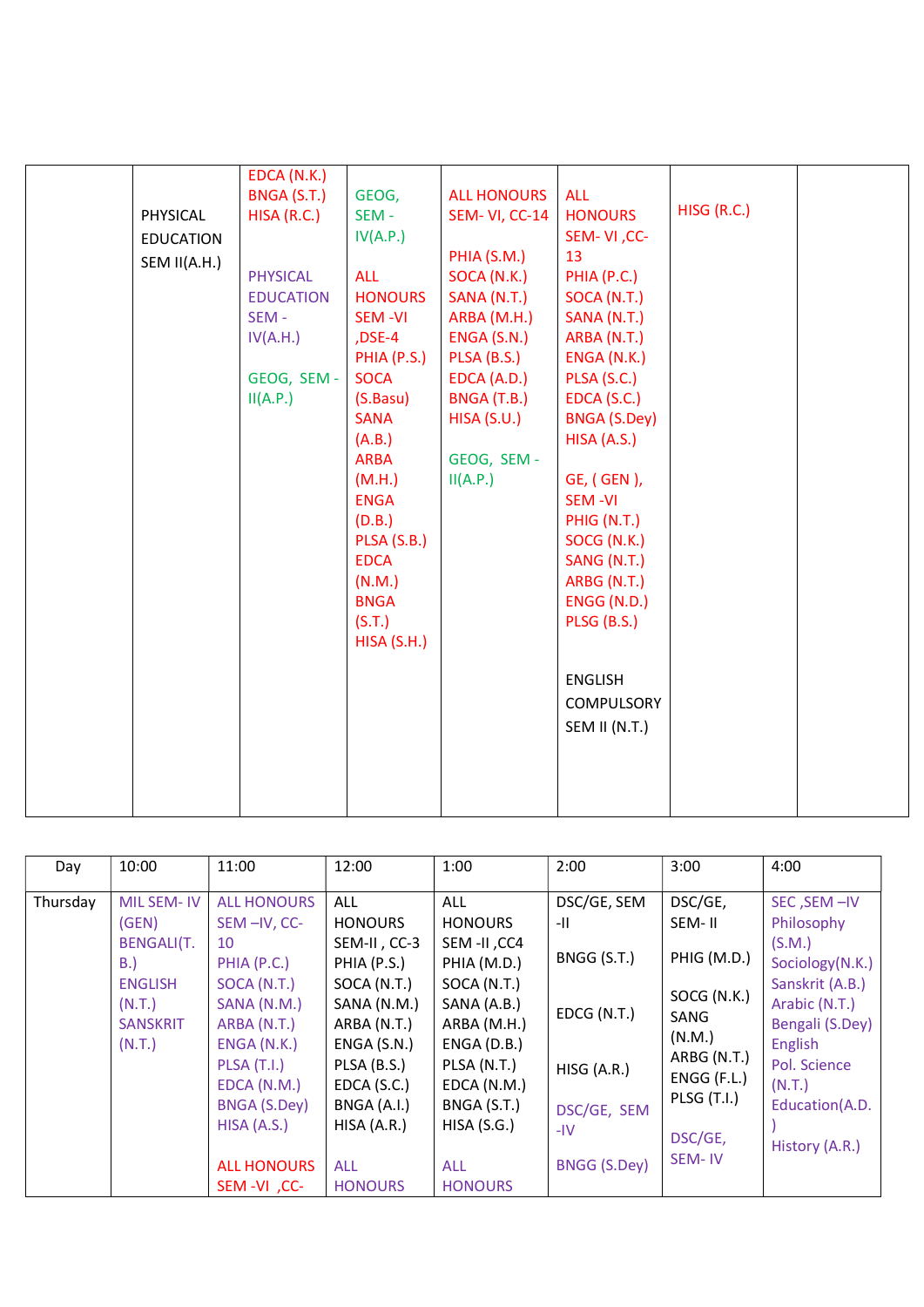|  | 13                 | SEM-IV, CC-8       | SEM-IV, CC-9       |                            | PHIG (N.T.)   |  |
|--|--------------------|--------------------|--------------------|----------------------------|---------------|--|
|  | PHIA (P.S.)        | PHIA (M.D.)        | PHIA (S.M.)        |                            |               |  |
|  | SOCA (S.B.)        | SOCA(S.B.)         | SOCA (N.T.)        | EDCG (A.D.)                | SOCG (N.T.)   |  |
|  | SANA (A.B.)        | SANA (N.T.)        | SANA (N.T.)        |                            | SANG (N.T.)   |  |
|  | ARBA (M.H.)        | ARBA (M.H.)        | ARBA (N.T.)        |                            | ARBG (N.T.)   |  |
|  | ENGA (S.N.)        | $ENGA$ (F.L.)      | ENGA (N.T.)        | HISG (A.S.)                | ENGG (N.T.)   |  |
|  | PLSA (B.S.)        | PLSA (N.T.)        | PLSA (B.S.)        |                            | PLSG (B.S.)   |  |
|  | EDCA (S.C.)        | EDCA (A.D.)        | EDCA (S.C.)        | DSE, (GEN),                |               |  |
|  | BNGA (S.A.)        | BNGA (T.B.)        | BNGA (A.I.)        | <b>SEM-VI</b>              |               |  |
|  | HISA(S.U.)         | HISA(S.U.)         | HISA(S.H.)         |                            | DSE, (GEN     |  |
|  |                    |                    |                    | PHIG (P.C.)                | ), SEM-VI     |  |
|  | MIL, SEM-II        | <b>ALL</b>         | <b>ALL</b>         |                            |               |  |
|  | BENGALI (S.D.)     | <b>HONOURS</b>     | <b>HONOURS</b>     | SOCG (N.T.)                | <b>BNGG</b>   |  |
|  | SANSKRT            | SEM-VI, CC-        | SEM-VI, DSE-       | SANG (N.T.)                | $(S.$ Dey $)$ |  |
|  | (N.T.)             | 14                 | 3                  | ARBG (N.T.)                |               |  |
|  | ARABIC (N.T.)      | PHIA (P.C.)        | PHIA (N.T.)        | ENGG (D.B.)                |               |  |
|  | COMMUNICAT         | SOCA (N.K.)        | SOCA (S.B.)        | PLSG (N.T.)                | EDCG (N.K.)   |  |
|  | <b>IVE ENGLISH</b> | SANA (N.T.)        | SANA (N.T.)        |                            |               |  |
|  | (EQUIVALENT        | ARBA (N.T.)        | ARBA (N.T.)        |                            |               |  |
|  | TO MIL) (N.T.)     | ENGA (N.K.)        | ENGA (F.L.)        | <b>ALL HONOURS</b>         | HISG (R.C.)   |  |
|  |                    | <b>PLSA (T.I.)</b> | PLSA (N.T.)        | SEM-VI,                    |               |  |
|  | GEOG, SEM -        | EDCA (N.T.)        | EDCA (N.K.)        | DSE-4                      |               |  |
|  | IV(A.P.)           | BNGA (S.T.)        | BNGA (S.D.)        | PHIA (P.S.)                |               |  |
|  |                    | HISA (A.S.)        | HISA(R.C.)         |                            |               |  |
|  | GE, (GEN),         |                    |                    | SOCA (N.T.)<br>SANA (N.T.) |               |  |
|  | <b>SEM-VI</b>      | GEOG, SEM -        | GE, (GEN),         | ARBA (N.T.)                |               |  |
|  |                    | II(A.P.)           | SEM-VI             | ENGA (N.K.)                |               |  |
|  | BNGG (T.B.)        |                    |                    | PLSA (N.T.)                |               |  |
|  |                    |                    | PHIG (N.T.)        | EDCA (N.M.)                |               |  |
|  |                    |                    |                    | BNGA (S.A.)                |               |  |
|  | EDCG (N.K.)        |                    | SOCG (N.K.)        | HISA(S.H.)                 |               |  |
|  |                    |                    | SANG (N.T.)        |                            |               |  |
|  |                    |                    | ARBG (N.T.)        |                            |               |  |
|  | <b>HISG (S.G.)</b> |                    | <b>ENGG (N.T.)</b> |                            |               |  |
|  |                    |                    | PLSG (N.T.)        |                            |               |  |
|  |                    |                    |                    |                            |               |  |
|  |                    |                    | <b>ENGLISH</b>     |                            |               |  |
|  |                    |                    | <b>COMPULSORY</b>  |                            |               |  |
|  |                    |                    | SEM II (N.T.)      |                            |               |  |
|  |                    |                    |                    |                            |               |  |
|  |                    |                    | GEOG, SEM -        |                            |               |  |
|  |                    |                    | IV(A.P.)           |                            |               |  |
|  |                    |                    |                    |                            |               |  |
|  |                    |                    |                    |                            |               |  |
|  |                    |                    |                    |                            |               |  |
|  |                    |                    |                    |                            |               |  |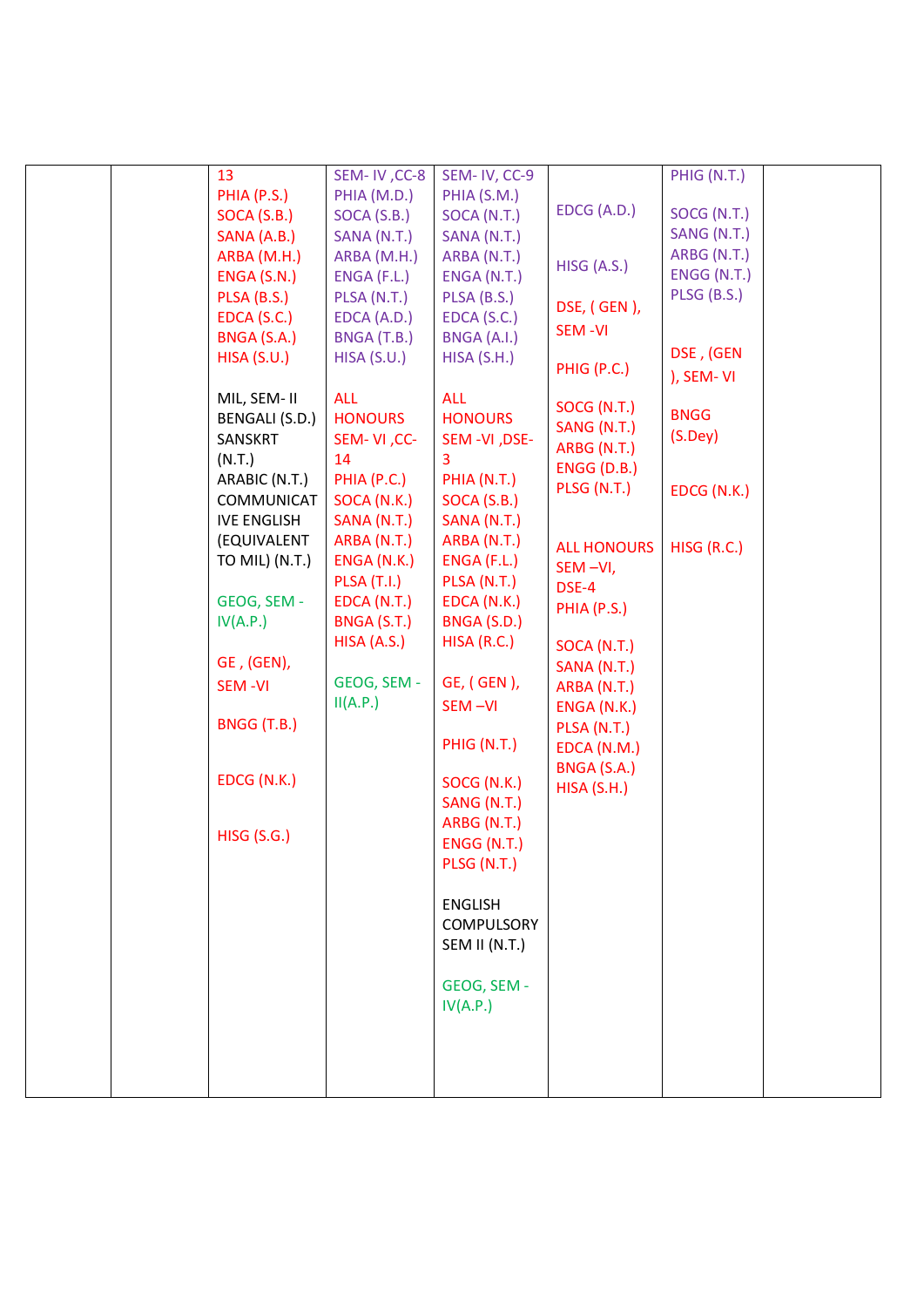| Day    | 10:00                 | 11:00              | 12:00                      | 1:00               | 2:00                | 3:00               | 4.00            |
|--------|-----------------------|--------------------|----------------------------|--------------------|---------------------|--------------------|-----------------|
| Friday | SEC, SEM-VI           | <b>ALL</b>         | DSC/GE, SEM -              | DSC/GE, SEM -II    | <b>ALL HONOURS</b>  | DSE, (GEN),        | DSE, (GEN       |
|        | Philosophy (S.M.)     | <b>HONOURS</b>     | Ш.                         |                    | SEM-II, CC-3        | SEM-VI             | ), SEM -VI      |
|        | Sociology (S.Basu)    | SEM-IV, CC-        |                            | PHIG (P.C.)        | PHIA (M.D.)         |                    |                 |
|        | Sanskrit (N.T.)       | 9                  | BNGG (A.A.A.)              | SOCG (S.Basu)      | SOCA (N.T.)         | PHIG (N.T.)        | <b>BNGG</b>     |
|        | Arabic (M.H.)         | PHIA (N.T.)        |                            | SANG (A.B.)        | SANA (A.B.)         |                    | (S.D.)          |
|        | English (N.K.)        | SOCA (N.T.)        | EDCG (A.D.)                | ARBG (N.T.)        | ARBA (A.G.)         | SOCG (S.Basu)      |                 |
|        | Pol. Science (N.T.)   | SANA (A.B.)        |                            | ENGG (D.B.)        | ENGA (D.B.)         | SANG (N.T.)        | $EDCG$ $()$     |
|        | Education (N.K.)      | ARBA (A.G.)        |                            | PLSG (B.S.)        | PLSA (T.I.)         | ARBG (A.G.)        | HISG (S.H.)     |
|        | History (R.C.)        | ENGA (N.K.)        | HISG (A.R.)                |                    | EDCA (N.T.)         | <b>ENGG (D.B.)</b> |                 |
|        |                       | PLSA (S.C.)        |                            | DSC/GE, SEM-IV     | BNGA (T.B.)         | <b>PLSG (T.I.)</b> |                 |
|        | MIL, SEM-IV,          | EDCA(S.C.)         | DSC/GE, SEM -              |                    | HISA (A.R.)         |                    | <b>ENGA SEM</b> |
|        | (GEN)                 | BNGA (A.I.)        | IV                         | PHIG (M.D.)        |                     |                    | IV CC8          |
|        | <b>BENGALI(S.T.)</b>  | HISA(S.H.)         |                            | SOCG (N.K.)        | <b>ALL HONOURS</b>  | <b>ALL</b>         | (S.B.)          |
|        | ENGLISH(D.B.)         |                    | BNGG (S.A.)                | SANG (N.M.)        | SEM-IV, CC-10       | <b>HONOURS</b>     |                 |
|        | <b>SANSKRIT</b>       | <b>ALL</b>         |                            | ARBG (A.G.)        | PHIA (P.C.)         | SEM-II, CC-4       |                 |
|        | (N.T.)                | <b>HONOURS</b>     |                            | ENGG (S.N.)        | SOCA (N.T.)         | PHIA (M.D.)        |                 |
|        |                       | SEM-VI, CC-        | EDCG (N.T.)                | PLSG (N.T.)        | SANA (N.T.)         |                    |                 |
|        | MIL, SEM- II          | 13                 |                            |                    | ARBA (M.H.)         | SOCA (N.T.)        |                 |
|        | <b>BENGALI (S.D.)</b> | PHIA (P.S.)        | HISG (A.S.)                | <b>ALL HONOURS</b> | ENGA (S.B.)         | SANA (N.M.)        |                 |
|        | SANSKRTI (N.T.)       | SOCA (N.T.)        |                            | SEM-VI, DSE-3      | PLSA (S.B.)         | ARBA (N.T.)        |                 |
|        | ARABIC (N.T.)         | SANA (N.M.)        | <b>ALL HONOURS</b>         | PHIA (P.S.)        | EDCA (N.T.)         | ENGA (F.L.)        |                 |
|        | COMMUNICATIVE         | ARBA (M.H.)        | SEM-VI, CC-                | SOCA (N.T.)        | BNGA (S.T.)         | PLSA (S.C.)        |                 |
|        | ENGLISH               | ENGA (N.T.)        | 14                         | SANA (N.T.)        | HISA (A.S.)         | EDCA (N.T.)        |                 |
|        | (EQUIVALENT TO        | PLSA (B.S.)        | PHIA (P.C.)                | ARBA (N.T.)        |                     | BNGA (S.D.)        |                 |
|        | MIL) (F.L.)           | EDCA (N.T.)        |                            | ENGA (S.B.)        | <b>ALL HONOURS</b>  | HISA(S.G.)         |                 |
|        |                       | <b>BNGA</b>        | SOCA (N.T.)                | PLSA (S.B.)        | SEM-VI, DSE-4       |                    |                 |
|        |                       | (A.A.A.)           | SANA (N.T.)                | EDCA (N.K.)        | PHIA (S.M.)         |                    |                 |
|        |                       | HISA (A.S.)        | ARBA (N.T.)                | BNGA (A.A.A.)      | SOCA (N.K.)         |                    |                 |
|        |                       |                    | ENGA (F.L.)                | HISA (R.C.)        | SANA (N.T.)         |                    |                 |
|        |                       |                    | PLSA (S.C.)<br>EDCA (N.T.) |                    | ARBA (N.T.)         | <b>ALL</b>         |                 |
|        |                       |                    | BNGA (T.B.)                |                    | ENGA (F.L.)         | <b>HONOURS</b>     |                 |
|        |                       | GEOG, SEM -        | <b>HISA (S.U.)</b>         | GEOG, SEM -        | PLSA (B.S.)         | SEM-IV, CC-8       |                 |
|        |                       | II(A.P.)           |                            | II(A.P.)           | EDCA (N.M.)         | PHIA (P.S.)        |                 |
|        |                       |                    | GEOG, SEM-                 |                    | <b>BNGA (S.Dey)</b> | SOCA (N.T.)        |                 |
|        |                       | GE, (GEN),         | IV(A.P.)                   |                    | HISA(S.H.)          | SANA (N.T.)        |                 |
|        |                       | <b>SEM-VI</b>      |                            |                    |                     | ARBA (N.T.)        |                 |
|        |                       |                    |                            |                    |                     | PLSA (S.B.)        |                 |
|        |                       | PHIG (S.M.)        |                            |                    | GE, (GEN),          | EDCA (A.D.)        |                 |
|        |                       | SOCG (N.K.)        |                            |                    | <b>SEM-VI</b>       | BNGA (T.B.)        |                 |
|        |                       | SANG (N.T.)        |                            |                    |                     | HISA(S.U.)         |                 |
|        |                       | ARBG (N.T.)        |                            |                    | BNGG (S.A.)         |                    |                 |
|        |                       | ENGG (S.N.)        |                            |                    |                     |                    |                 |
|        |                       | <b>PLSG (T.I.)</b> |                            |                    |                     | <b>ENGLISH</b>     |                 |
|        |                       |                    |                            |                    | EDCG (A.D.)         | COMPULSORY         |                 |
|        |                       |                    |                            |                    |                     | SEM II(N.T.)       |                 |
|        |                       |                    |                            |                    |                     |                    |                 |
|        |                       |                    |                            |                    | <b>HISG (S.G.)</b>  |                    |                 |
|        |                       |                    |                            |                    |                     |                    |                 |
|        |                       |                    |                            |                    |                     |                    |                 |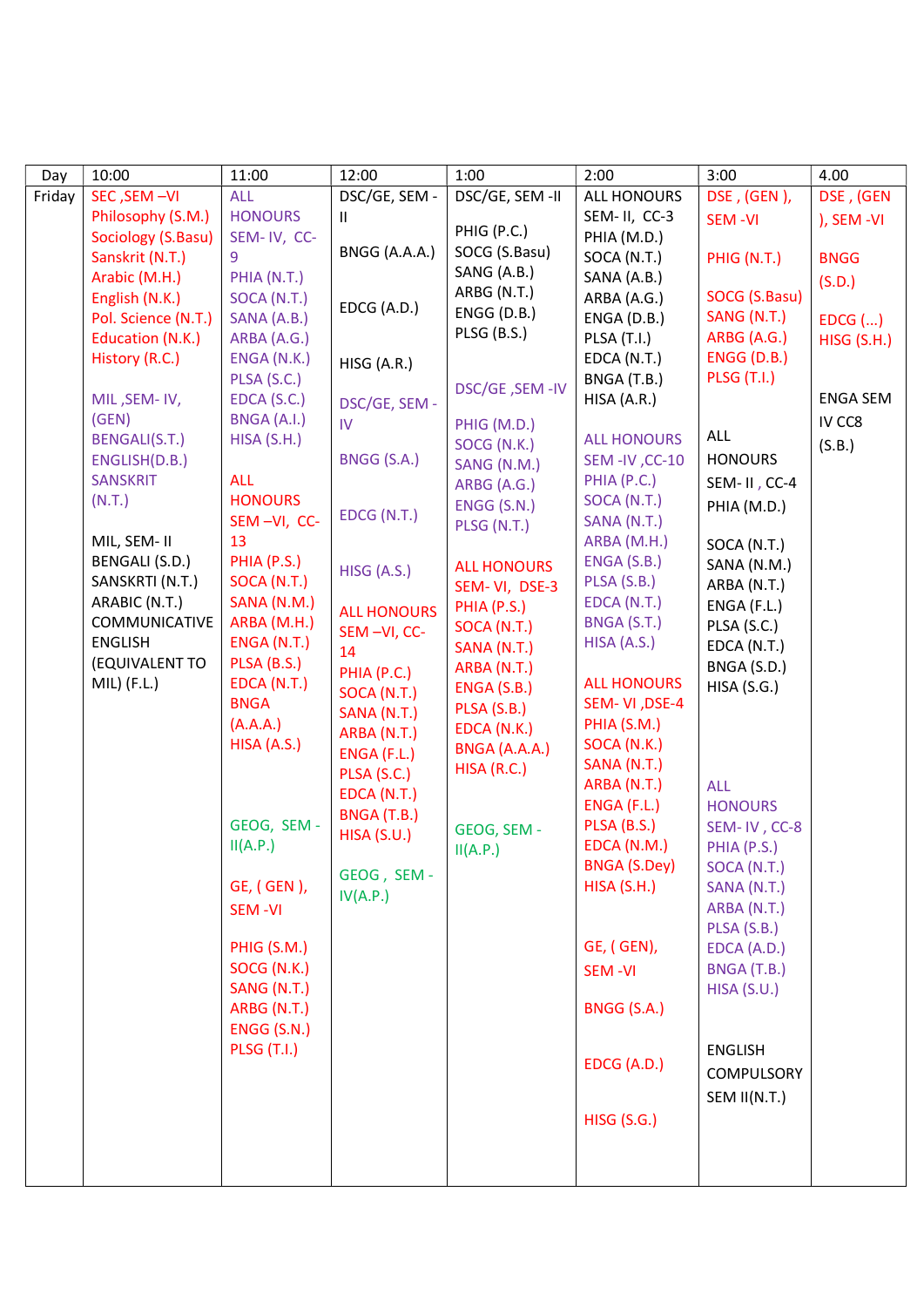| Day      | 10:00             | 11:00                      | 12:00                      | 1:00                       | 2:00                  | 3:00                       | 4:00             |
|----------|-------------------|----------------------------|----------------------------|----------------------------|-----------------------|----------------------------|------------------|
| Saturday | <b>PHYSICAL</b>   | <b>ALL HONOURS</b>         | DSC/GE,                    | ALL                        | DSE, (GEN             | DSC/GE                     | DSE, (GEN        |
|          | <b>EDUCATION</b>  | SEM- II, CC-3              | SEM-II                     | <b>HONOURS</b>             | ), SEM-VI             | ,SEM -II                   | ), SEM-VI        |
|          | SEM-IV(A.H.)      | PHIA (S.M.)                |                            | SEM-II, CC-                |                       |                            |                  |
|          |                   | SOCA (S.B.)                | PHIG (N.T.)                | $\overline{4}$             | PHIG (N.T.)           | <b>EDCG</b>                | BNGG (S.D.)      |
|          | <b>ENGLISH</b>    | SANA (A.B.)                | SOCG (N.T.)<br>SANG (A.B.) | PHIA (N.T.)                | SOCG (N.T.)           | (N.K.)                     |                  |
|          | <b>COMPULSORY</b> | ARBA (N.T.)                | ARBG (A.G.)                | SOCA (N.T.)                | SANG (N.T.)           | <b>BNGG</b>                |                  |
|          | $SEM$ -II(N.T.)   | ENGA (N.K.)                | ENGG (N.T.)                | SANA (N.T.)                | ARBG (N.T.)           | (T.B.)                     | EDCG (N.T.)      |
|          |                   | PLSA (S.B.)<br>EDCA(S.C.)  | PLSG (S.C.)                | ARBA (A.G.)                | ENGG (N.T.)           | HISG (A.R.)                |                  |
|          |                   | BNGA (S.Dey)               |                            | ENGA (S.N.)                | PLSG (S.C.)           |                            | HISG (R.C.)      |
|          |                   | HISA (A.R.)                |                            | PLSA (B.S.)<br>EDCA (A.D.) |                       | DSC/GE,                    |                  |
|          |                   |                            | DSC/GE,                    | BNGA (S.T.)                | <b>ALL</b>            | SEM-IV                     | <b>ALL</b>       |
|          |                   | <b>ALL HONOURS</b>         | SEM-IV                     | HISA(S.G.)                 | <b>HONOURS</b>        | <b>BNGG</b>                | <b>HONOURS</b>   |
|          |                   | <b>SEM-IV, CC-10</b>       |                            |                            | <b>SEM-IV</b>         | $(S.$ Dey $)$              | <b>SEM-VI</b>    |
|          |                   | PHIA (N.T.)                | PHIG (N.T.)<br>SOCG (N.T.) | <b>ALL</b>                 | $CC-8$<br>PHIA (M.D.) |                            | $, CC-14$        |
|          |                   | SOCA (N.T.)                | SANG (N.T.)                | <b>HONOURS</b>             | SOCA (S.B.)           |                            | PHIA (M.D.)      |
|          |                   | SANA (N.T.)                | ARBG (N.T.)                | SEM-IV                     | SANA (N.T.)           | <b>EDCG</b>                | SOCA (N.T.)      |
|          |                   | ARBA (N.T.)                | ENGG(N.T.)                 | $CC-9$                     | ARBA (A.G.)           | (N.M.)                     | SANA (N.T.)      |
|          |                   | ENGA (S.N.)                | <b>PLSG (T.I.)</b>         | PHIA (M.D.)                | ENGA (S.N.)           |                            | ARBA (N.T.)      |
|          |                   | PLSA (B.S.)                |                            | SOCA (N.T.)                | <b>PLSA (T.I.)</b>    |                            | ENGA (S.B.)      |
|          |                   | EDCA (N.M.)                |                            | SANA (A.B.)                | EDCA (A.D.)           | <b>HISG (S.G.)</b>         | PLSA (B.S.)      |
|          |                   | BNGA (S.T.)<br>HISA (A.S.) | <b>ALL</b>                 | ARBA (N.T.)                | BNGA (S.D.)           |                            | EDCA (A.D.)      |
|          |                   |                            | <b>HONOURS</b>             | ENGA (S.B.)                | HISA(S.U.)            | <b>ALL</b>                 | BNGA (A.I.)      |
|          |                   | GE, (GEN), SEM             | <b>SEM-VI</b>              | PLSA (S.C.)                |                       | <b>HONOURS</b>             | HISA(S.U.)       |
|          |                   | $-VI$                      | ,DSE-4                     | EDCA (S.C.)                |                       | SEM-VI                     |                  |
|          |                   |                            |                            | <b>BNGA</b>                |                       | $, CC-13$                  |                  |
|          |                   | BNGG (T.B.)                | PHIA (M.D.)                | (A.A.A.)<br>HISA (S.H.)    |                       | PHIA (S.M.)                | PHYSICAL         |
|          |                   |                            | SOCA (S.B.)                |                            |                       | SOCA (N.T.)                | <b>EDUCATION</b> |
|          |                   |                            | SANA (N.T.)                | <b>ALL</b>                 |                       | SANA (N.T.)<br>ARBA (A.G.) | SEM II(A.H.)     |
|          |                   | EDCG (N.D.)                | ARBA (N.T.)<br>ENGA (S.B.) | <b>HONOURS</b>             |                       | ENGA (N.K.)                |                  |
|          |                   |                            |                            | SEM-VI,                    |                       | PLSA (S.B.)                |                  |
|          |                   |                            | PLSA (B.S.)                | DSE-3                      |                       | EDCA (S.C.)                |                  |
|          |                   | <b>HISG (S.G.)</b>         | EDCA (N.M.)                | PHIA (S.M.)                |                       | BNGA (S.D.)                |                  |
|          |                   |                            | <b>BNGA (S.Dey)</b>        | SOCA (N.T.)                |                       | HISA (A.S.)                |                  |
|          |                   | MIL, SEM- IV               | HISA(S.H.)                 | SANA (N.T.)                |                       |                            |                  |
|          |                   | (GEN)                      |                            | ARBA (N.T.)                |                       |                            |                  |
|          |                   | BENGALI(A.A.A.)            |                            | ENGA (N.K.)                |                       |                            |                  |
|          |                   | ENGLISH(N.T.)              |                            | <b>PLSA (T.I.)</b>         |                       |                            |                  |
|          |                   | <b>SANSKRIT</b>            |                            | EDCA (N.K.)                |                       |                            |                  |
|          |                   | (N.T.)                     |                            | BNGA (A.I.)                |                       |                            |                  |
|          |                   |                            |                            | HISA(R.C.)                 |                       |                            |                  |
|          |                   |                            |                            |                            |                       |                            |                  |
|          |                   |                            |                            | GE, (GEN),                 |                       |                            |                  |